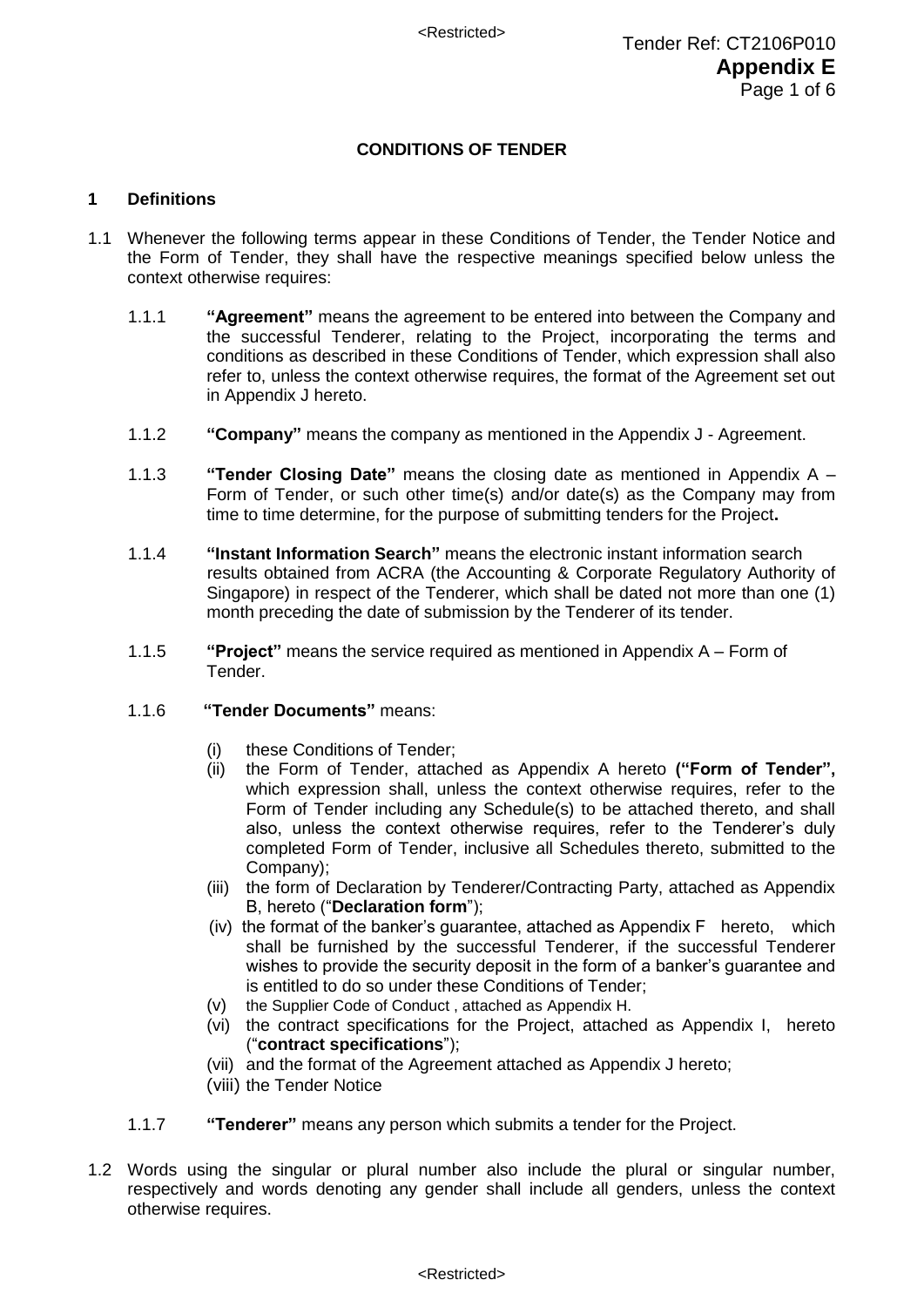- 1.3 References to any person include, as appropriate, any individual, firm, corporation, trust, estate, unincorporated association, governmental, statutory, judicial, administrative or regulatory authority or body, wheresoever resident, incorporated or established.
- 1.4 The headings in these Conditions of Tender are inserted for convenience only and shall be ignored in construing the terms contained herein.

# **2 General**

- 2.1 The information contained in these Conditions of Tender is to instruct and guide the Tenderer in the submission of its tender for the Project. The Tenderer shall comply with all the terms and conditions set out in these Conditions of Tender in the submission of any tender for the Project. Failure to comply with or breach of any of the terms and conditions set out in these Conditions of Tender may, at the Company's sole discretion, result in the tender submitted by the Tenderer being disqualified and rejected by the Company, or the Tenderer being disqualified from participating in future tender exercises conducted by the Company or any of the other SATS group companies.
- 2.2 In consideration of the Company making available the Tender Documents to the Tenderer and agreeing to consider the Tenderer's tender if duly submitted in accordance with these Conditions of Tender, the Tenderer agrees that these Conditions of Tender shall be binding on the Tenderer.
- 2.3 For the avoidance of doubt, nothing in the Tender Documents shall comprise an offer from the Company to a Tenderer.

## **3 Tender Documents**

- 3.1 It is the sole responsibility of the Tenderer to examine and understand the Tender Documents and to verify their completeness. In the event that there are any page(s) or document(s) obviously missing from or erroneously inserted in the documents supplied to the Tenderer, the Tenderer shall apply in good time to the Company to have any such discrepancy rectified, and in any event, well before the Tender Closing Date.
- 3.2 Should there be any doubt whatsoever on the part of the Tenderer as to the precise meaning or interpretation of any part of the Tender Documents, or as to anything to be done or not done by the Tenderer, or as to any other matter or thing, the Tenderer shall notify the Company in writing in good time before the Tender Closing Date.
- 3.3 Any explanations, modifications or extensions which the Company may wish to make to the Tender Documents shall be by way of a document entitled "Tender Addendum" which will be made available by the Company on the SATS Website: [http://www.sats.com.sg,](http://www.sats.com.sg/) and will form part of the Tender Documents. All tenders subsequently received will be deemed to have been based on the Tender Documents including all Tender Addenda (if any) issued by the Company.
- 3.4 All notices and other communications that the Company may wish to make to Tenderers generally in connection with the tender shall also be made available by the Company on the SATS Website: http://www.sats.com.sq.
- 3.5 It shall be the responsibility of the Tenderer to check the SATS Website: http://www.sats.com.sg, from time to time and just before the submission of its tender, to ensure that it has accessed and read and understood all relevant Tender Addenda, notices and other communications.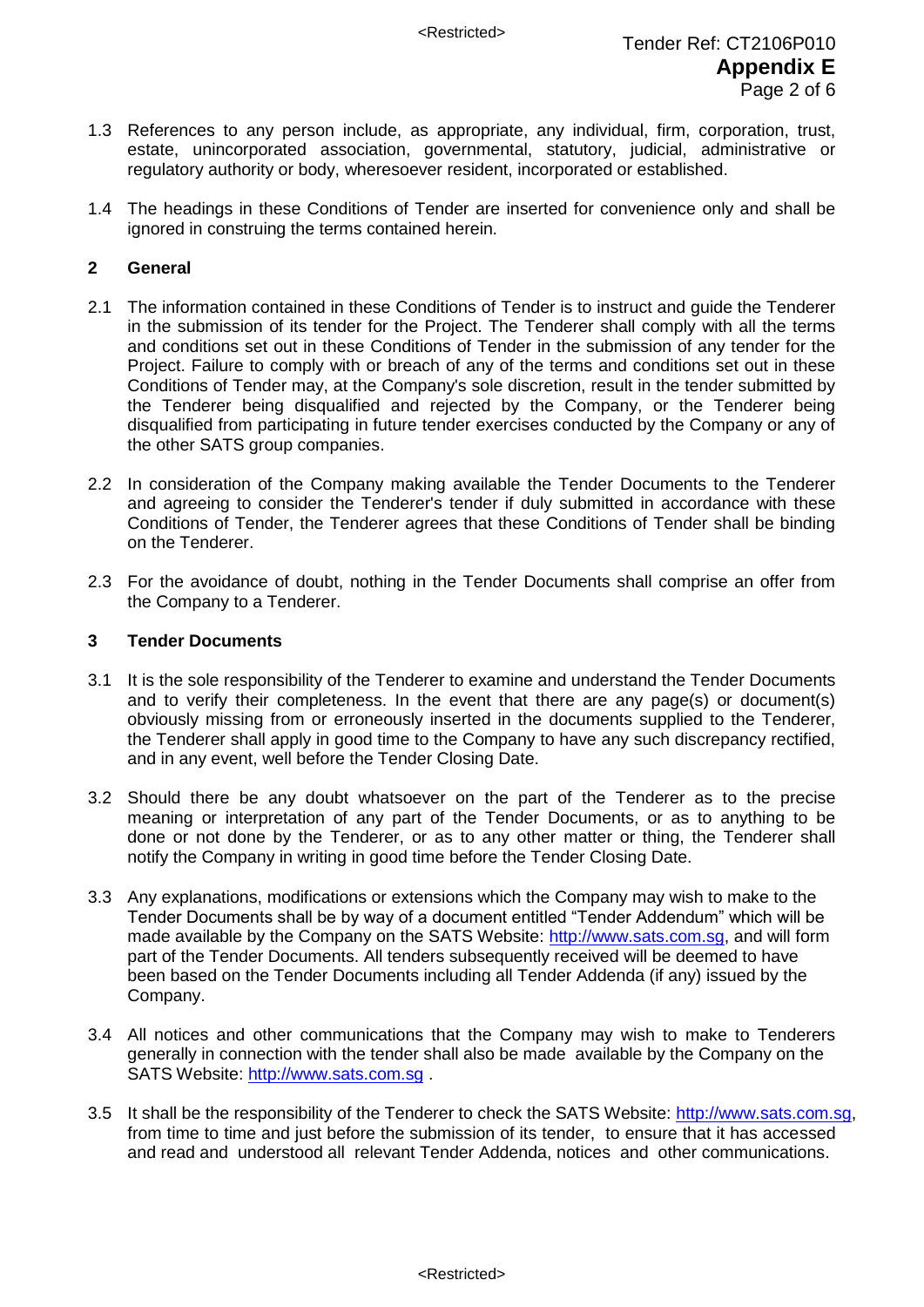# **4 Gifts, Inducements and Rewards**

4.1 Without prejudice to the terms in the Supplier Code Of Conduct, the Tenderer shall not, and shall ensure that the Tenderer's officers, servants and agents do not, directly or indirectly offer or give or agree to give to any person any gift or consideration of any kind as an inducement or reward for doing or forbearing to do or for having done or forborne to do, any action in relation to the award of the tender, or for showing or forbearing to show favour to any person in relation to the award of the tender, whether or not such action shall comprise an offence under Chapter IX of the Penal Code (Chapter 224) or the Prevention of Corruption Act (Chapter 241).

# **5 Responsibility of the Tenderer**

- 5.1 It is the sole responsibility of the Tenderer to:
	- 5.1.1 familiarise itself with the premises at which the Project will be conducted (where applicable) and any relevant fixtures, fittings and equipment thereat to be utilised or that may otherwise be relevant in connection with the Project;
	- 5.1.2 make all relevant investigations in relation to the performance of its obligations pursuant to the Agreement; and
	- 5.1.3 obtain and verify any and all information required by it for the purpose of completing the Form of Tender, prior to submitting its tender for the Project.
- 5.2 The Company makes no representation or warranty as to the accuracy or completeness of any information (including without limitation any information set out in the Tender Documents) given or made available to the Tenderer by it or on its behalf and shall have no liability whatsoever in respect of such information.
- 5.3 Each tender shall be made on the basis that in making the tender, the Tenderer does not rely on any representation or warranty (whether verbal or in writing, conveyed by email or fax or other form of correspondence) made by or on behalf of the Company or any of the Company's officers, servants or agents, whether at a briefing to tenderers conducted by the Company or over the telephone pursuant to the Tenderer's enquiry, or otherwise, but has relied entirely on the Tenderer's own enquiries, inspections, investigations and due diligence, and the Company may accept any tender submitted by the Tenderer without entertaining any request by the Tenderer to alter its tender or for extra payment, whether on grounds of misinformation, insufficient or inaccurate information or otherwise*.*

# **6 Completion of Tender**

- 6.1 The Tenderer shall complete the Form of Tender (including the document(s) to be attached as Schedule(s) to the Form of Tender) by inserting all relevant information and details in the spaces provided for the purpose and shall sign and date the Form of Tender and such Schedule(s).
- 6.2 All entries in the Form of Tender must be properly and legibly filled and completed and in indelible ink.
- 6.3 All prices and amounts in the Schedule to the Form of Tender shall be tendered in Singapore Dollars and shall be exclusive of any goods and services tax that may be payable under the Goods and Services Tax Act (Chapter 117A). Where applicable, the Company shall bear any goods and services tax levied on the sums payable to the successful Tenderer pursuant to the Agreement.
- 6.4 Any alteration to any matter in the Form of Tender shall be made by crossing out the incorrect information and by writing in the revised information above the same. Each alteration shall be countersigned by the Tenderer or its authorised signatory who signs the tender on behalf of the Tenderer.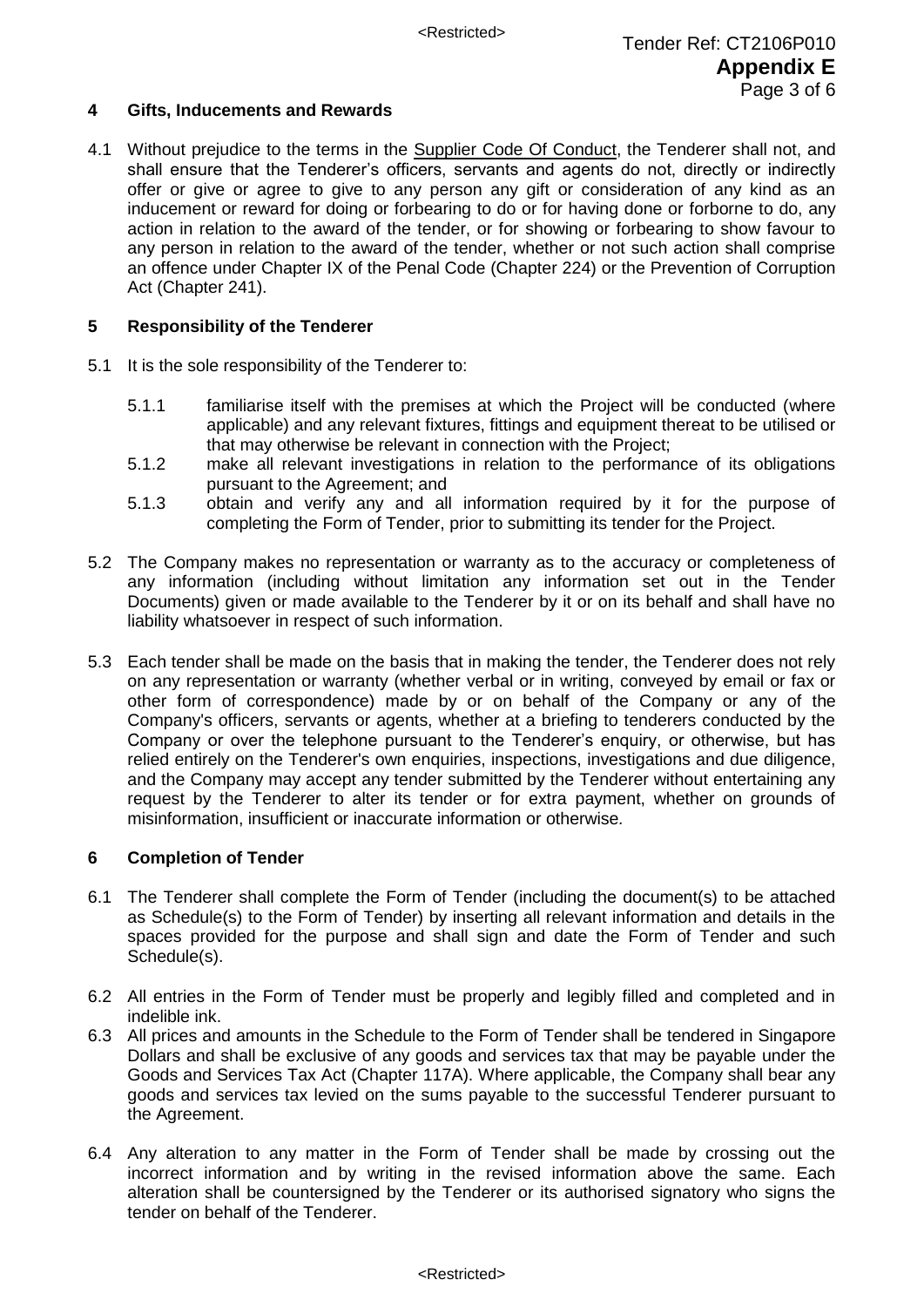# **7 Goods and Services Tax**

7.1 The Tenderer shall state in the Form of Tender whether the Tenderer is registered under the Goods and Services Tax Act (Chapter 117A). If the Tenderer is so registered, the Tenderer shall state its registration number for goods and services tax purposes.

# **8 Submission of Tenders**

- 8.1 The following documents are to be submitted:
	- (a) Form of Tender Appendix A (inclusive of any Schedules), duly completed and signed by the Tenderer.
	- (b) Declaration Form Appendix B duly completed and signed by the Tenderer
	- (c) Confirmation Form Appendix C duly completed and signed by the Tenderer.
	- (d) Schedule of Rates Appendix D duly completed and signed by the Tenderer.
	- (e) Instant Information Search (ACRA);
	- (f) BizSafe Level 3 certification or its equivalent
	- (g) Business continuity plan. Vendor should submit the BCM certification (ISO 22301) or its equivalent if they are certified.
	- (h) a comprehensive business/company profile of the Tenderer and a record of its current and past two (2) years' contracts with various companies in Singapore; and
- 8.2 In submitting its tender, the Tenderer shall not make or propose any variations, modifications or amendments to any of the terms and conditions contained in the Tender Documents, and any such variation, modification or amendment may be result in the tender being disqualified by the Company, unless otherwise determined by the Company.

# **9 Validity and Acceptance of Tender**

- 9.1 Any tender submitted by the Tenderer shall constitute an irrevocable offer to the Company by the Tenderer to provide the goods and/or services to the Company as comprised in the Project and more particularly described in the contract specifications, on the terms and conditions set out in the Tender Documents including without limitation the Agreement and the contract specifications, at the pricing and terms as set out in the Tenderer's Form of Tender (including any Schedule(s) thereto) and the Supplier Code of Conduct. Such offer shall be irrevocable and remain open, valid and binding on the Tenderer for the period from the date of its submission to the Company until the expiry of 9 months after the Tender Closing Date. Any purported revocation or withdrawal of the Tenderer's tender shall be invalid.
- 9.2 (Notwithstanding any such purported revocation or withdrawal, if any,) the Company may accept the Tenderer's tender at any time during such 9 month period and any such unqualified acceptance by the Company shall form a binding contract between the Company and the successful Tenderer on the terms and conditions of the Agreement and the contract specifications (notwithstanding that the formal Agreement or contract may not have been signed).
- 9.3 However, without prejudice to Paragraph 9.2 hereof, if the Company accepts the Tenderer's tender, the Tenderer shall be bound to execute the Agreement with the Company, in the format and on the terms and conditions set out in Appendix J hereto incorporating the contract specifications, both subject to such variations, modifications or amendments as the Company may reasonably require, and incorporating the details in the Form of Tender submitted by the Tenderer and any other terms and conditions agreed between the Company and the successful Tenderer. The Tenderer shall return the duly executed Agreement to the Company within the period specified by the Company, which shall be in any event before the commencement of the term of the Agreement.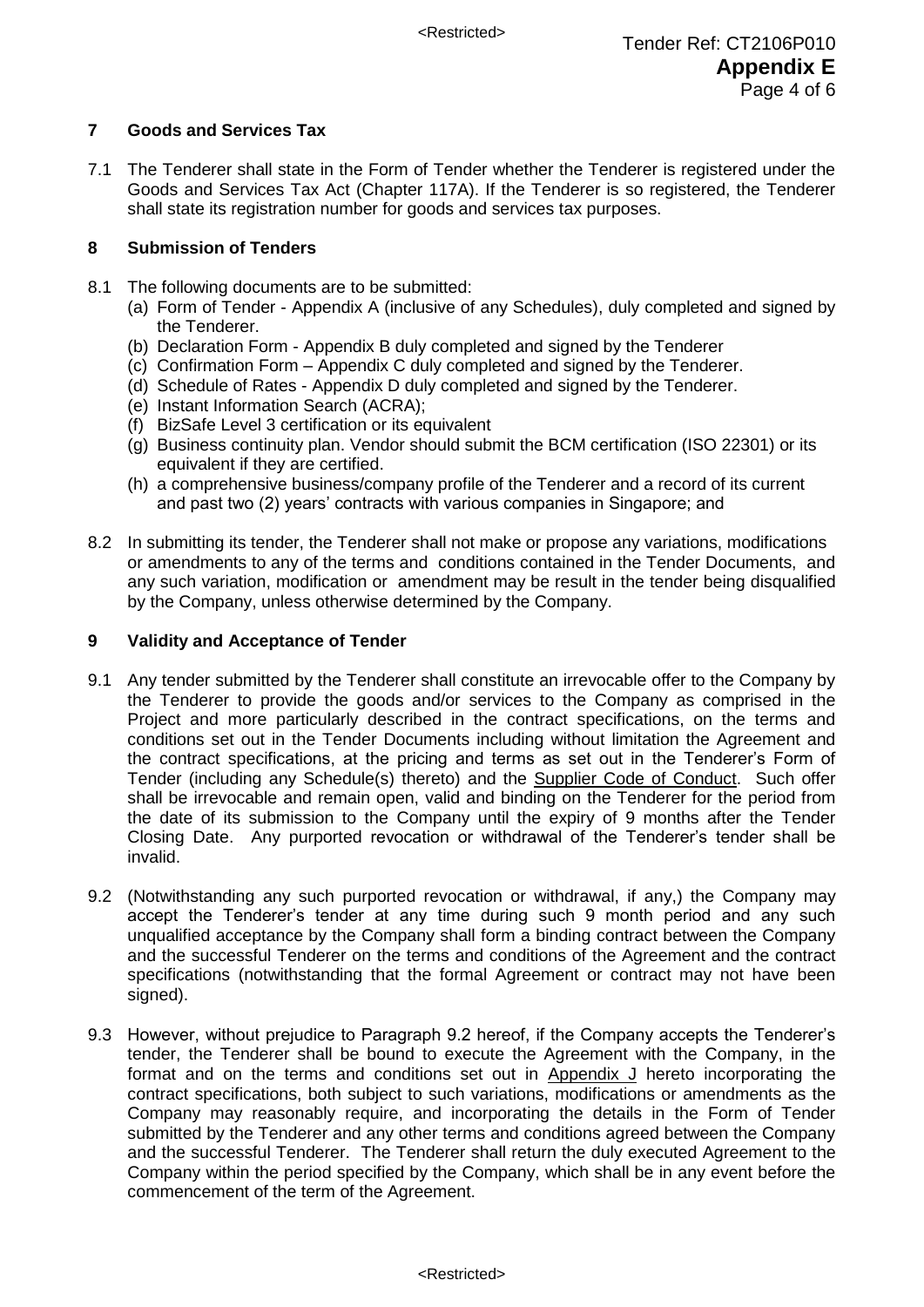# **10 Conditions regarding Acceptance of Tender**

- 10.1 The Company need not consider any tender unless it has been made in accordance with these Conditions of Tender but the Company may at its absolute discretion consider and/or accept any tender.
- 10.2 The Company shall not be bound to accept the lowest or any tender and reserves the right to reject any or all tenders without assigning any reason therefore.
- 10.3 The Company reserves the right to accept any tender in whole or in part.
- 10.4 Any tender may be accepted by the Company's award letter posted to the Tenderer's address stated in the Form of Tender submitted by the Tenderer. The date of such posting shall be deemed the date of acceptance of the tender notwithstanding that the Company's award letter may be lost or returned through the post.

# **11 Security Deposit and (where applicable) Insurance Policies**

11.1 The successful Tenderer shall be required to furnish a security deposit equivalent to 5% of the annual value of the Agreement as calculated and determined by the Company. The security deposit and (where applicable) all insurance policies required to be furnished by the Contractor as stipulated in the Agreement shall be furnished within the time specified in the Company's award letter which shall in any event be before the commencement of the term of the Agreement. The security deposit shall be furnished in cash or cheque, or, at the Tenderer's option, only in the case where the security deposit amount is equal to or exceeds SGD2,000, by way of banker's guarantee issued by a bank in Singapore acceptable to the Company, on the terms as set out in the specimen banker's guarantee attached as Appendix F.

# **12 Miscellaneous**

- 12.1 The Company shall not be liable howsoever for any costs or expenses whatsoever incurred directly or indirectly by any Tenderer in preparing or submitting its tender.
- 12.2 The information contained in the Tender Documents and any other documents supplied to the Tenderer is confidential and proprietary in nature and may not be used otherwise than for the purpose of submitting a tender to the Company, nor disclosed to any person, unless expressly authorised otherwise by the Company. The Tenderer shall not disclose its participation in the tender for the Project or any information in relation thereto or any drawings, specifications, data or documents whatsoever in connection therewith.
- 12.3 After the Tender Closing Date, the Tenderer shall not communicate directly or indirectly with the Company or any of the other SATS group companies or any of their officers, servants or agents with regard to the progress of the tender.
- 12.4 The Tenderer shall inform the Company of any changes to the particulars of the Tenderer's business/company, from that shown in the Instant Information Search submitted to the Company, including without limitation changes to its business or company name or changes to the particulars of its owners, managers, directors or shareholders, which may take place at any time after the date of submission of the tender, and (where applicable) during the term of the Agreement.
- 12.5 The Tender Documents and all tenders shall be subject to and governed by the laws of Singapore and the Tenderer submits to the non-exclusive jurisdiction of the courts of Singapore.
- 12.6 As applicable, the vendor shall possess all requisite permits, regulatory approvals and certifications including a minimum BizSafe Level 3 certification or its equivalent.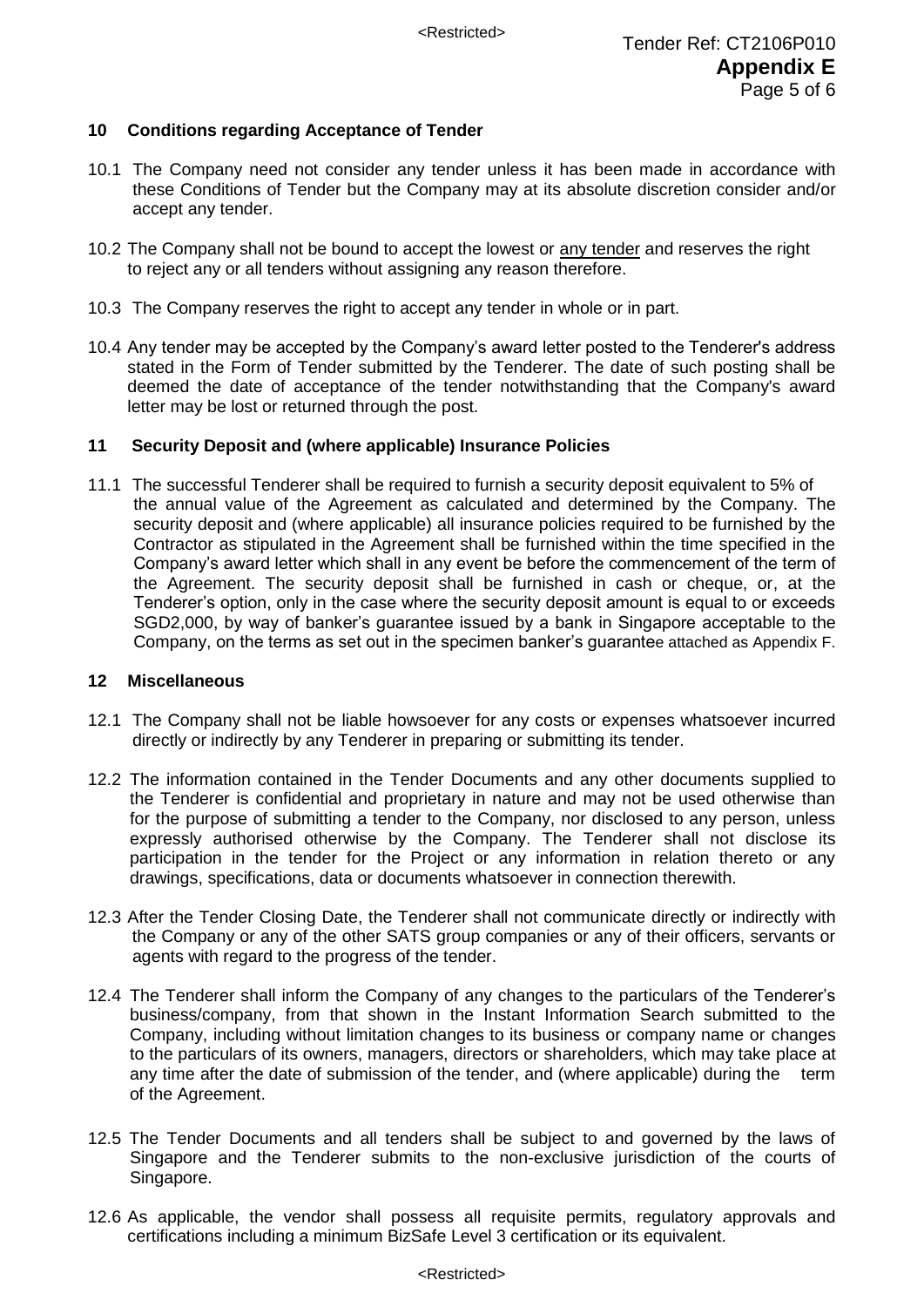# 13 **Additional Conditions**

13.1 The Tenderer must meet the following qualification criteria and must provide recent and relevant documentary evidence satisfactory to the Company in support of the Tenderer's claim that it does so. The information submitted by the successful Tenderer in relation to the qualification criteria may be incorporated as its obligations in the Agreement.

# 13.1.1 **Company Profile**

- (a) financial the Tenderer must have a paid up capital of at least \$100,000
- (b) prior experience and track record the Tenderer must have a good track record of at least 2 years in a similar or equivalent industry, which is current or not more than 5 years ago. Track record will also include relevant prior contracts with SATS Group companies and extensions thereof.
- (c) workforce size the Tenderer must provide its current workforce size of those engaged in a similar or equivalent type of industry.

## 13.1.2 **Incentive/Penalty Scheme for Employees**

The Tenderer must provide details of incentive/penalty schemes implemented in relation to its employees employed to provide the services to the Company.

#### 13.1.3 **Supervision**

The Tenderer must provide details of the organizational structure, supervision and deployment system of its service crew.

## 13.1.4 **Safety**

The Tenderer must provide Risk Assessment for any activities that will be carried out which is relevant to this tender.

#### 13.1.5 **Selection and Training**

The Tenderer must provide its detailed plans for:

- (a) where and how the required number of service crew is to be provided
- (b) arrangements that will be made to ensure a ready pool of trained service crew, prior to the commencement and for the duration of the agreement.

#### 13.1.6 **Business Continuity Plan**

The Tenderer must provide a business continuity plan to address disruption to its business which includes identifying potential threats, impacts, and mitigating actions.

13.2 The Tenderer is also required to submit, together with the tender, a written confirmation and undertaking in the form attached to these Additional Conditions ("**Confirmation form"**).The Confirmation form shall form part of the Tender Documents.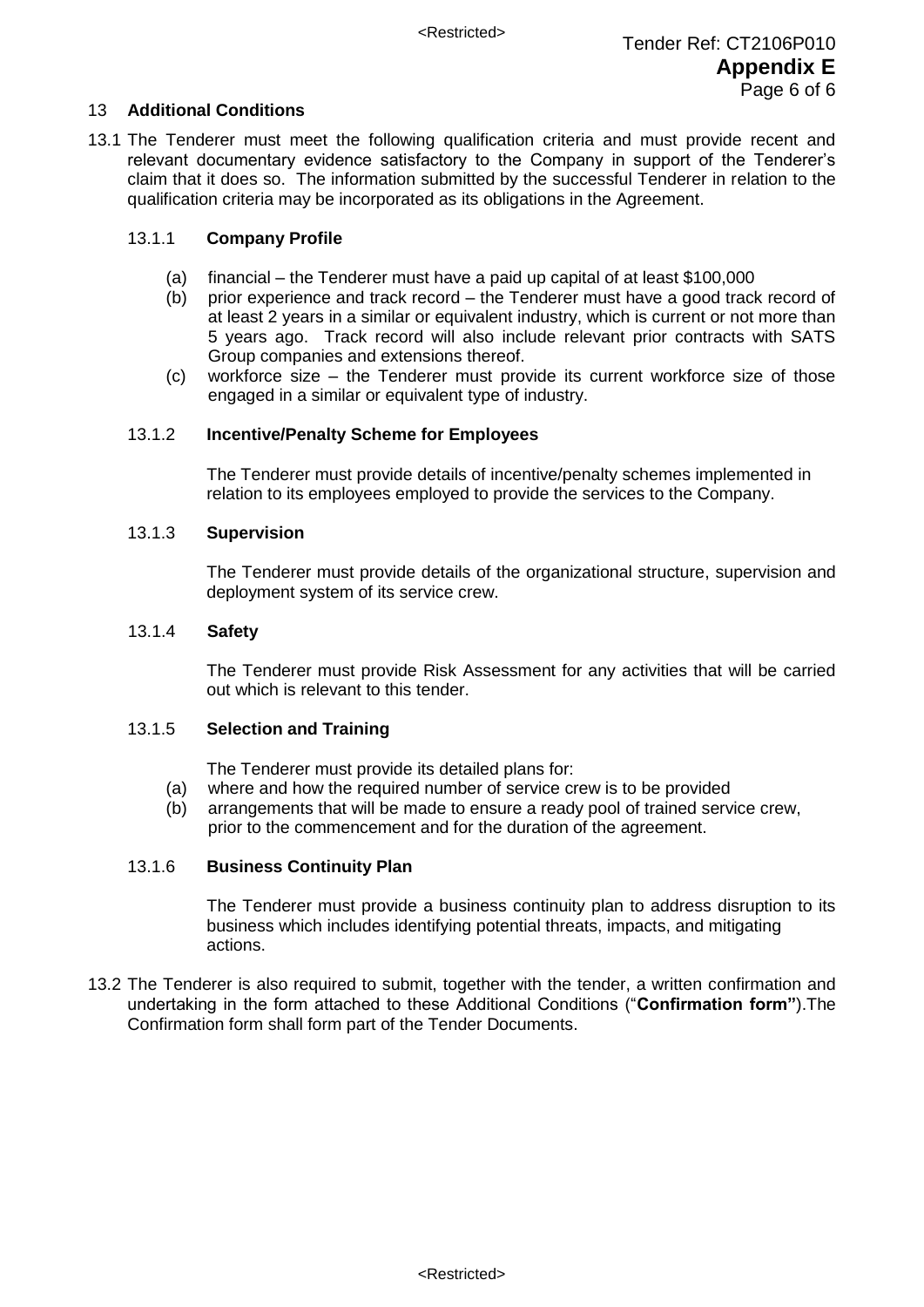<Restricted>

[letterhead of Bank]

[insert date]

SATS Airport Services Pte Ltd SATS Inflight Catering Centre 1 20 Airport Boulevard Singapore 819659

Dear Sirs

#### OUR BANK GUARANTEE NO.[INSERT NUMBER] FOR SINGAPORE DOLLARS [INSERT AMOUNT IN WORDS] ONLY (S\$[INSERT AMOUNT IN NUMBERS])

In consideration of yourselves, SATS Airport Services Pte Ltd ("SAS") of SATS Inflight Catering Centre 1, 20 Airport Boulevard Singapore 819659, SAS having agreed to enter into an agreement for the (the "Agreement") with [insert name of Contractor] of [insert address of Contractor] (the "Contractor") under which SAS agreed to allow the Contractor to furnish the security deposit payable under the Agreement by way of a banker's guarantee, we, [insert name of Bank] of [insert address of Bank] (the "Bank") hereby unconditionally and irrevocably guarantee and undertake to make payment to you of up to the maximum aggregate sum of Singapore Dollars [insert amount of the security deposit in words] Only (S\$[insert amount of the security deposit in numbers]) (the "Guaranteed Sum").

The Guaranteed Sum, or such part or parts thereof as may be specified by you in your written demand to the Bank made from time to time, shall be payable by the Bank in full immediately upon first written demand by you, without any set-off, counterclaim or deduction whatsoever.

The Bank shall not impose any condition or qualification for/in making any payment to SAS pursuant to such demand, nor shall the Bank make any reference to the Contractor prior to making such payment. The Bank shall make such payment demanded notwithstanding any notice or demand from the Contractor not to do so.

The Bank shall not at any time be concerned as to whether there is any breach by SAS or the Contractor or any dispute between SAS and the Contractor in respect of any terms and conditions of the Agreement. This Guarantee and the Bank's liability under this Guarantee shall not be determined, discharged or released or in any way affected, prejudiced or impaired, by:-

- (a) any indulgence, forbearance or concession given by SAS to the Contractor (whether as to payment, time, performance or otherwise);
- (b) any arrangement made with the Contractor or any other person;
- (c) any variation of the terms and conditions of the Agreement;
- (d) any lack of capacity or authority on the Contractor's part in executing the Agreement; or
- (e) any insolvency, winding up, liquidation, bankruptcy or dissolution of the Contractor,

whether known to or agreed by the Bank or otherwise.

The Bank's obligations under this Guarantee are that of a primary obligor and not merely as surety, and the Bank hereby waives all rights which it might otherwise as surety be entitled to claim and enforce.

This Guarantee shall be irrevocable and shall remain in full force and effect at all times throughout the period from the date of this Guarantee up to and including [insert date falling 2 months after the date of expiry of the term of the Agreement] (both dates inclusive) (the "claim period"). Demand may be made under the Guarantee by SAS at any time and from time to time during the claim period. Upon expiry of the claim period, all liability of the Bank shall cease under this Guarantee, notwithstanding that this Guarantee is not returned to the Bank for cancellation.

This Guarantee shall be governed by and construed in all respects in accordance with the laws of the Republic of Singapore and the Bank hereby submits to the non-exclusive jurisdiction of the Singapore courts.

\_\_\_\_\_\_\_\_\_\_\_\_\_\_\_\_\_\_\_\_\_ [insert name of signatory]

\_\_\_\_\_\_\_\_\_\_\_\_\_\_\_\_\_\_\_\_\_ [insert title of signatory]

for and on behalf of

 $\overline{\phantom{a}}$  , where the contract of the contract of the contract of the contract of the contract of the contract of the contract of the contract of the contract of the contract of the contract of the contract of the contr [insert name of Bank]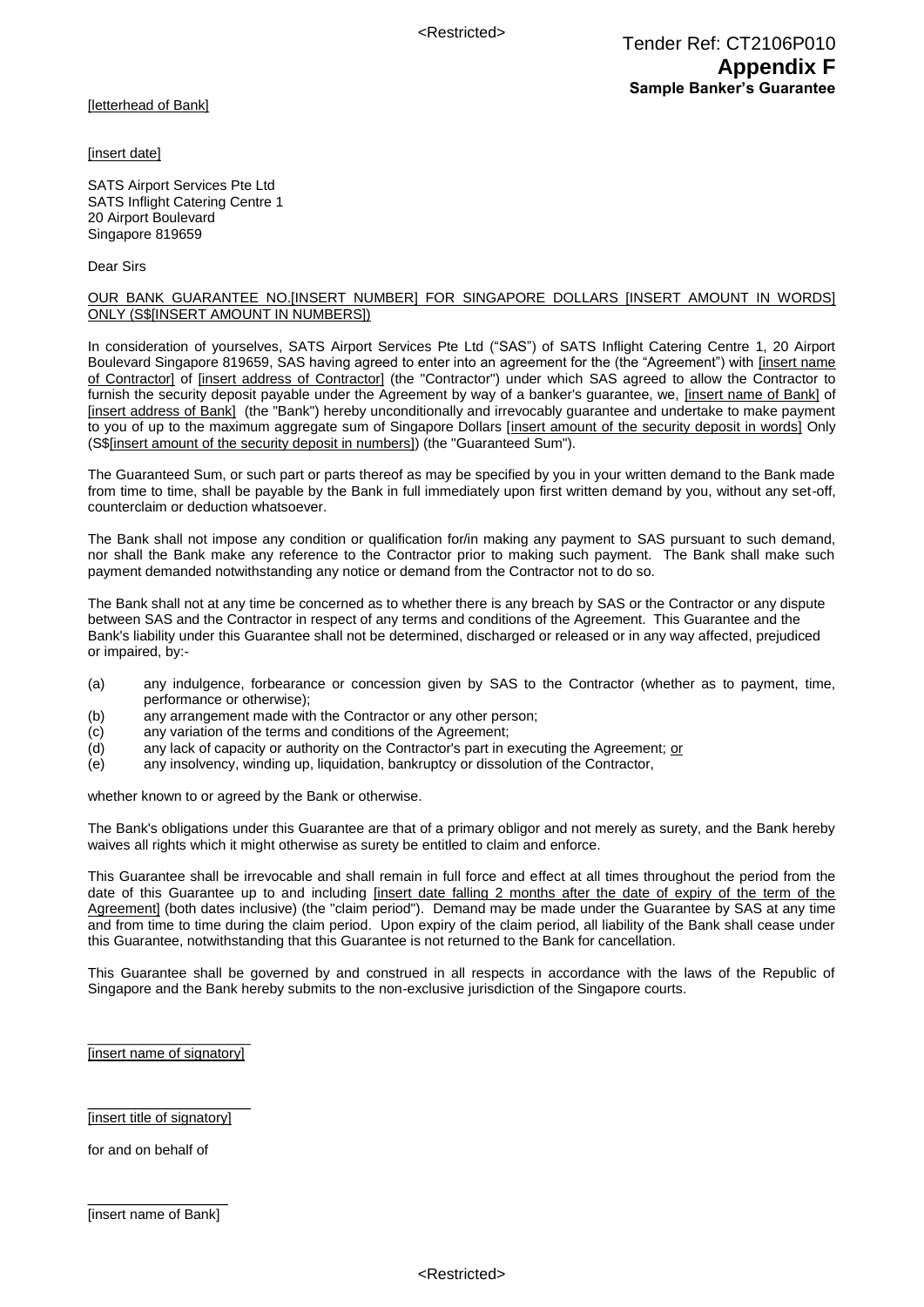# **SUBJECT: IMPLEMENTATION OF OHSATSCAT 18001 AT SATS**

We, at SATS, are pleased to announce that we have established an Occupational Health and Safety Management System (OHSMS) and had certified our system to OHSATSCAT 18001. You are one of our valued client/customer/vendor/service providers. In line with our commitment to our OHS Policy and in order to implement an effective OHSMS, we will like to request you to ensure good Health and Safety performance with our organization. If you are already implementing an OHSMS in your organization, we request that you let us have your OHS Policy for our reference and record.

Our Occupational Health and Safety Policy is attached below for your reference. Thank you & Best regards,

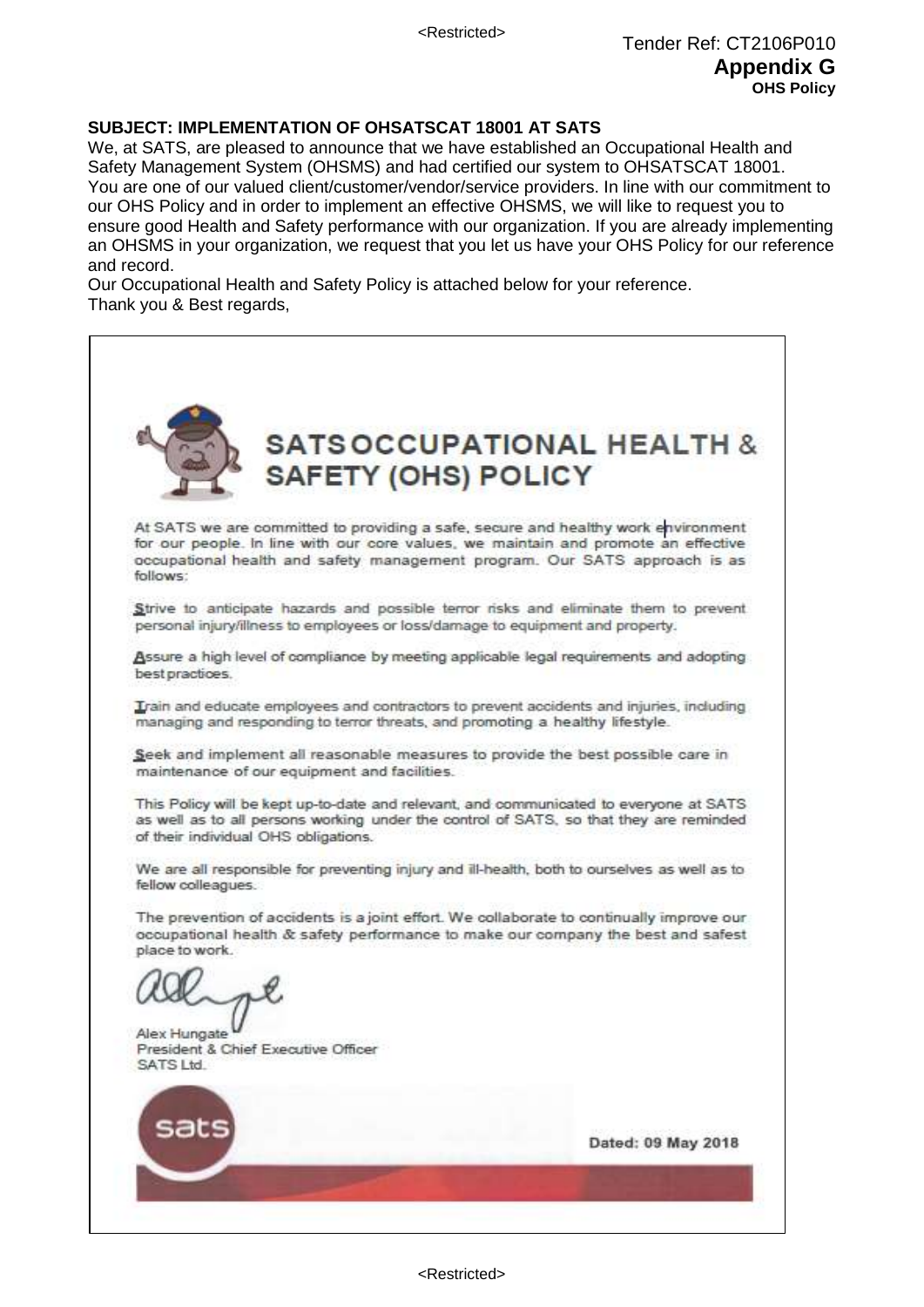# **SUPPLIER CODE OF CONDUCT**

The SATS Group expects all its Suppliers to adhere to the highest ethical standards when conducting business with the SATS Group. In this regard, the SATS Group will include SATS Ltd. and its Singapore based wholly-owned subsidiaries and a "Supplier" means any individual or entity including all persons employed (whether full time or part time or in any other way) ("**Employees**") by that supplier as well as their sub-contractors and/or agents and/or service providers appointed by that supplier which supplies/provides goods and services to any member of the SATS Group. For the avoidance of doubt, "Supplier" includes but is not limited to any contractor as may be engaged from time to time by any member of the SATS Group to supply equipment, labour and/or works, as well as any supplier as may be engaged from time to time by any member of the SATS Group to supply food, amenities and/or other services.

This Code of Conduct ("**Code**") sets out the standards expected of the Supplier. A failure by any Supplier to comply with the Code can result in action taken by the relevant entity in the SATS Group which includes the termination of the contract with the Supplier, disclosure of any legal violation to the appropriate government/regulatory authority and/or the pursuit of any remedy available to that member of the SATS Group.

The Code does not create any binding obligation on the SATS Group and the SATS Group reserves the right to amend the Code from time to time. The Code can also be found at the following website: <https://www.sats.com.sg/Tenders/Notices/SATS-Supplier-Code-of-Conduct.pdf>

## **1. Compliance with Applicable Laws**

The SATS Group expects that its Supplier fully complies with all applicable laws and regulations of the countries where (a) the Supplier's operations are based; and (b) where the goods and/or services are provided to the relevant SATS Group entity.

This includes (but is not limited) to laws relating to competition, labour and employment, health and safety, environmental, intellectual property and anti-corruption laws. In addition, the Supplier should accurately maintain its financial and business records in accordance with the applicable laws.

#### **2. Labour Laws/Regulations**

The Supplier shall ensure that all its Employees:-

- (a) meet the local minimum age;
- (b) are provided with a safe working environment and the Supplier is to take measures to prevent workplace hazards and accidents;
- (c) are not subject to discrimination based on race, political or religious beliefs, gender, age, sexual orientation, disability or for any other reason;
- (d) have working hours and benefits which are in accordance with the applicable laws; and
- (e) are paid without undue delay.

The Supplier must also respect the human rights of the communities in which they operate.

#### **3. Environmental Protection**

The SATS Group is committed to protecting and preserving the environment. The Supplier must ensure compliance with local environmental laws including but not limited to those pertaining to waste disposal (proper handling of toxic and hazardous waste), air emissions and pollution, and is encouraged to observe best environmental practices in the relevant industry. Suppliers who adopt sustainable business practices would be preferred.